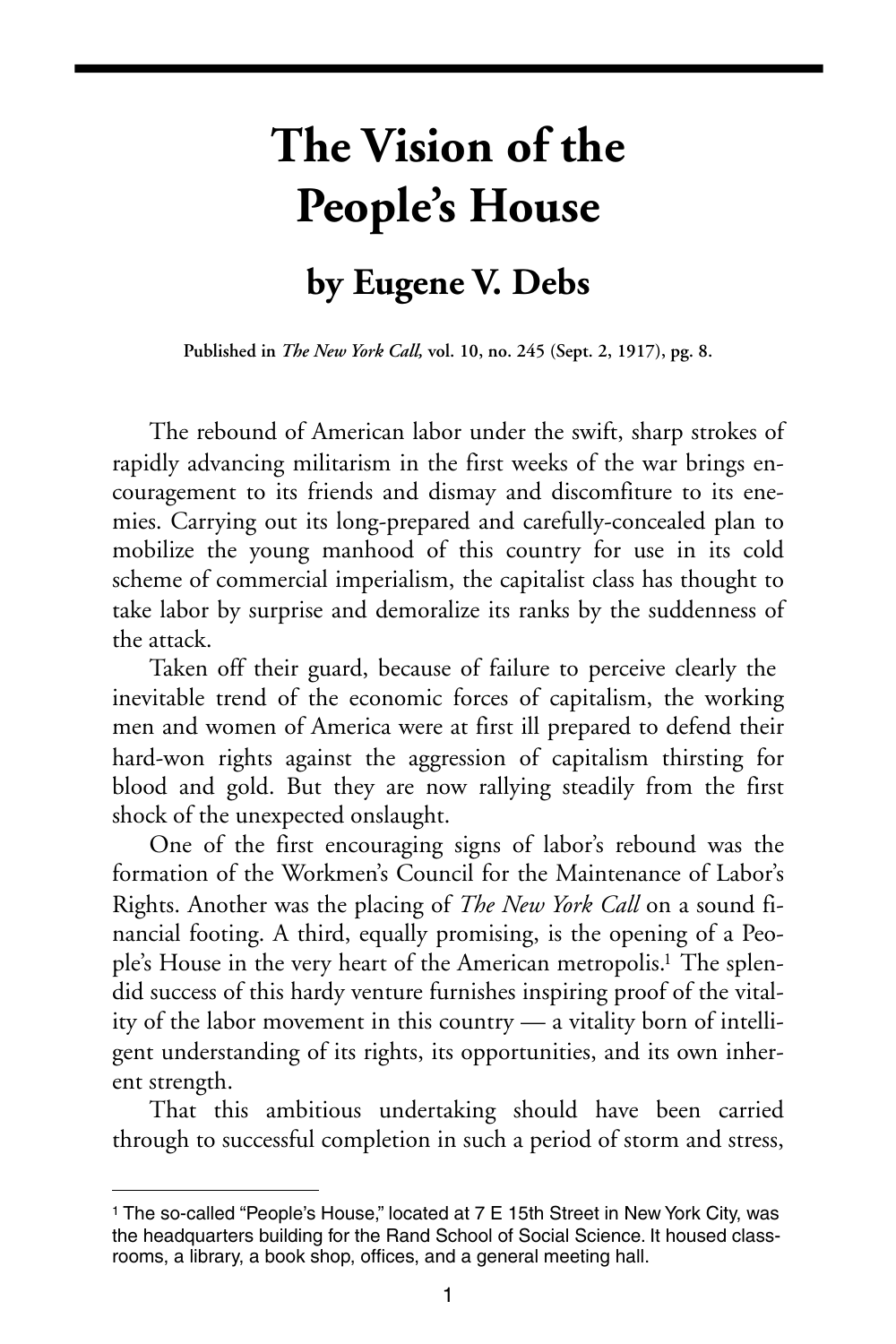when multiple demands are draining labor's scanty purse on every hand, makes the founding of the People's House one of the notable achievements of the working class in America. We may, indeed, point with pride to this monument to the solidarity of labor, erected, not with the gracious largess of some condescending overlord, but built by the workers with the toil of their own hands; paid for out of the meager wage they are able to wring from their employers.

Those of use whose turn will soon come to pass on into the great unknown can find comfort and reassurance in the contemplation of this firmly-established center, where our successors in the ranks may find strength and wisdom to continue the relentless and uncompromising war on the alchemists of capitalism who turn the flesh and blood of toiling humanity into silver and gold and precious stones.

Cooperatively owned and managed by the workers of America to strengthen their hands in the ceaseless battle for better conditions of life and labor, to train men and women for effective leadership and service in the economic struggle, to provide a popularly-controlled center for education and culture, and a permanent home for free speech, civil and industrial liberty, and genuine democracy, the People's House meets a vital and imperative need of this critical moment in the world's history.

While the new undertaking, through its workers' university and its allied activities, will be a valuable training ground for recruits to take our places as we fall out of the ranks, it is well that those in charge of its policies have not restricted its scope to the needs of the immediate material struggle — have not forgotten that, for life to have any real meaning for men and women, it must offer them not only bread and meat, but lilies and laughter as well —

> "The long reaches of the peaks of song, The rift of dawn, the reddening of the rose.["2](#page-1-0)

May the People's House be a gathering place of the sons and daughters of the working class; not a club where they shall cit in corrupting idleness, but a warm, glowing hearth of human inspiration, where they shall find the cheer and strength that come from loyal comradeship and common devotion to the cause of the toiling masses in the long battle for life, liberty, and happiness. May the hearth fires

<span id="page-1-0"></span><sup>2</sup> This quotation is from "The Man with the Hoe," a poem by Edwin Markham (1852-1940), first presented at a New Year's Eve party in 1898.